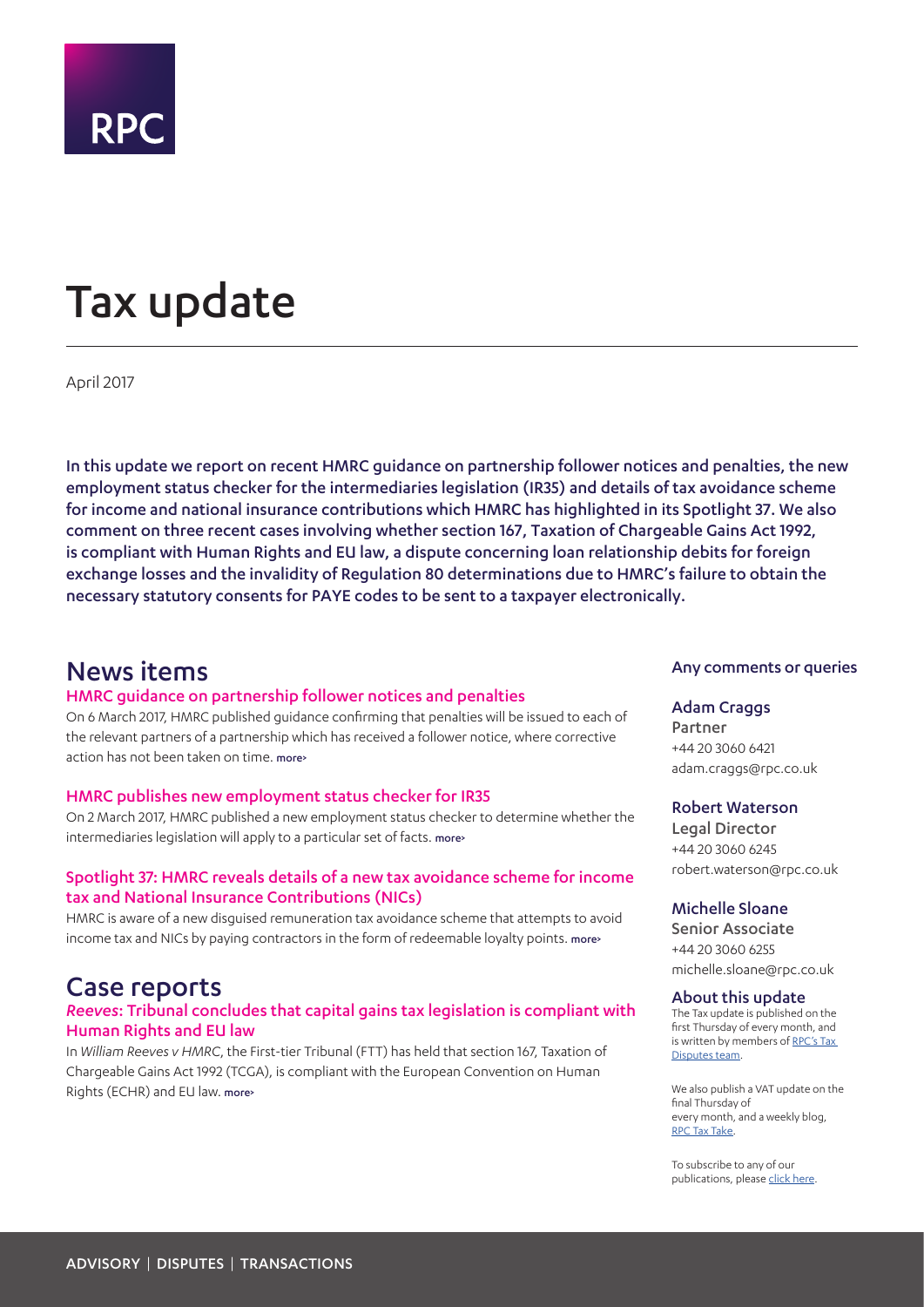### *Smith and Nephew*: Tribunal allows loan relationship debits for foreign exchange losses incurred on change in functional currency

In *Smith and Nephew Overseas Limited and others v HMRC*, the FTT allowed appeals against HMRC's disallowance of foreign exchange losses incurred as a result of a change in functional currency following a company reorganisation. [more>](#page-4-0)

#### *Ridgecrest*: Tribunal allows appeal against Regulation 80 determinations

In *Ridgecrest Cleaning Services Pendergate Ltd v HMRC*, the FTT allowed an appeal against determinations of underpaid tax made under Regulation 80 of the Income Tax (PAYE) Regulations 2003 (the PAYE Regulations), as HMRC had not obtained the necessary statutory consent from the taxpayer to notify it of changes to employee PAYE codes electronically. [more>](#page-6-0)

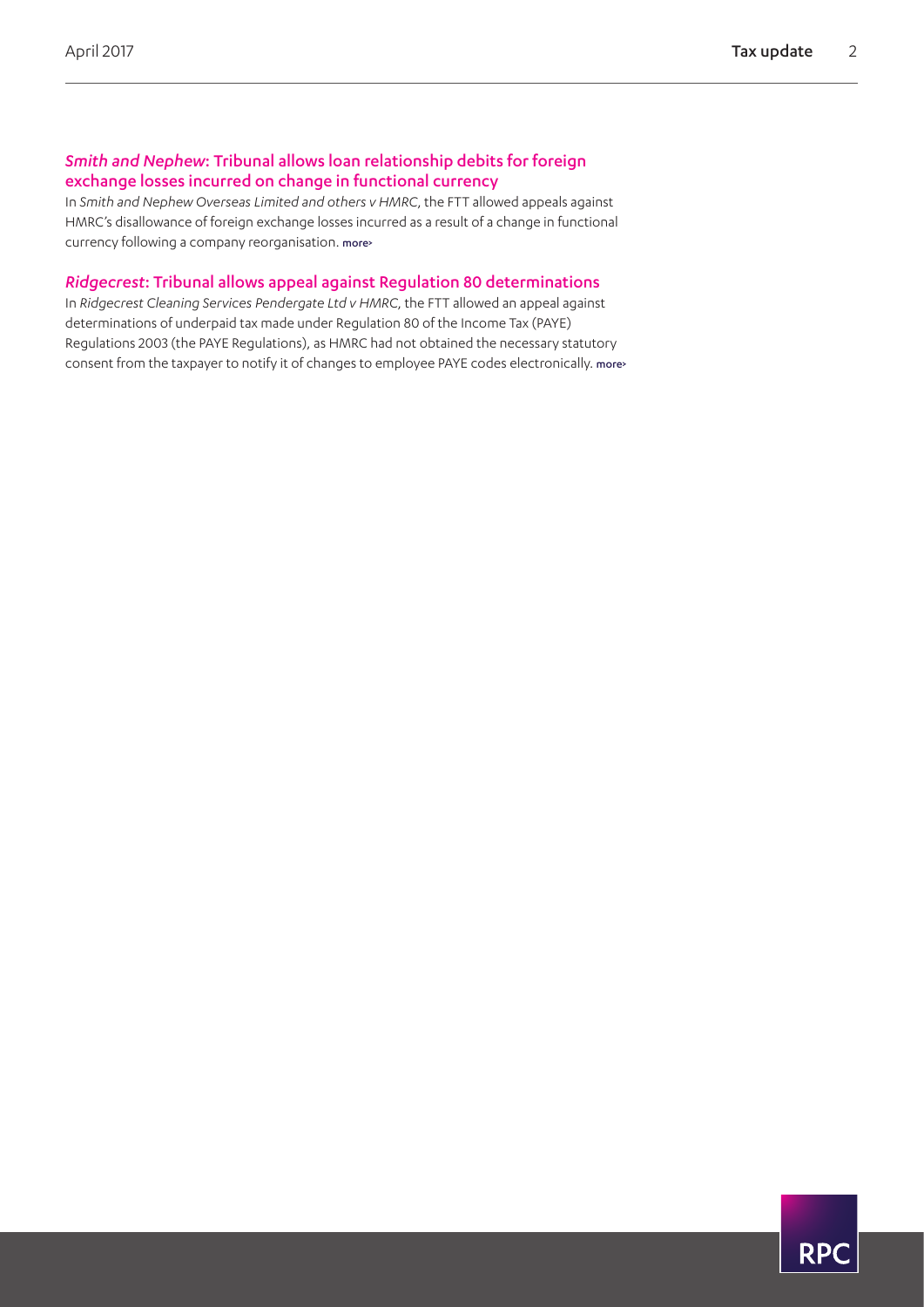### News items

#### <span id="page-2-0"></span>HMRC guidance on partnership follower notices and penalties

On 6 March 2017, HMRC published guidance confirming that penalties will be issued to each of the relevant partners of a partnership which has received a follower notice, where corrective action has not been taken on time.

Penalties will be up to 20% of the value of the denied advantage, with each partner liable for their appropriate share of the total amount. A penalty reduction is, however, available if the partnership cooperates with HMRC.

A copy of HMRC's guidance can be found [here](https://www.gov.uk/government/publications/compliance-checks-tax-avoidance-schemes-penalties-for-partnership-follower-notices-ccfs30b/tax-avoidance-schemes-penalties-for-partnership-follower-notices).

#### [Back to contents>](#page-0-0)

#### <span id="page-2-1"></span>HMRC publishes new employment status checker for IR35

On 2 March 2017, HMRC published a new employment status checker to determine whether the intermediaries legislation will apply to a particular set of facts.

The service can be used for current and future engagements in the private or public sector. HMRC has confirmed that it will stand by the result given by the checker unless it is subsequently shown that the information provided was inaccurate.

The employment status checker can be found [here](https://www.gov.uk/guidance/check-employment-status-for-tax).

#### [Back to contents>](#page-0-0)

#### <span id="page-2-2"></span>Spotlight 37: HMRC reveals details of a new tax avoidance scheme for income tax and National Insurance Contributions (NICs)

HMRC is aware of a new disguised remuneration tax avoidance scheme that attempts to avoid income tax and NICs by paying contractors in the form of redeemable loyalty points.

The planning involves a contractor becoming an employee of an umbrella company. The contractor is paid in two parts. The first part is a small basic wage with little or no tax and NICs deducted and the second part is used to advertise the contractor's services on a job board.

HMRC does not accept that this, and other similar planning, has the intended fiscal effect. It says it will investigate the tax affairs of all contractors and umbrella companies using such planning arrangements.

A copy of Spotlight 37 can be found [here.](https://www.gov.uk/guidance/disguised-remuneration-job-board-avoidance-scheme-spotlight-37)

[Back to contents>](#page-0-0)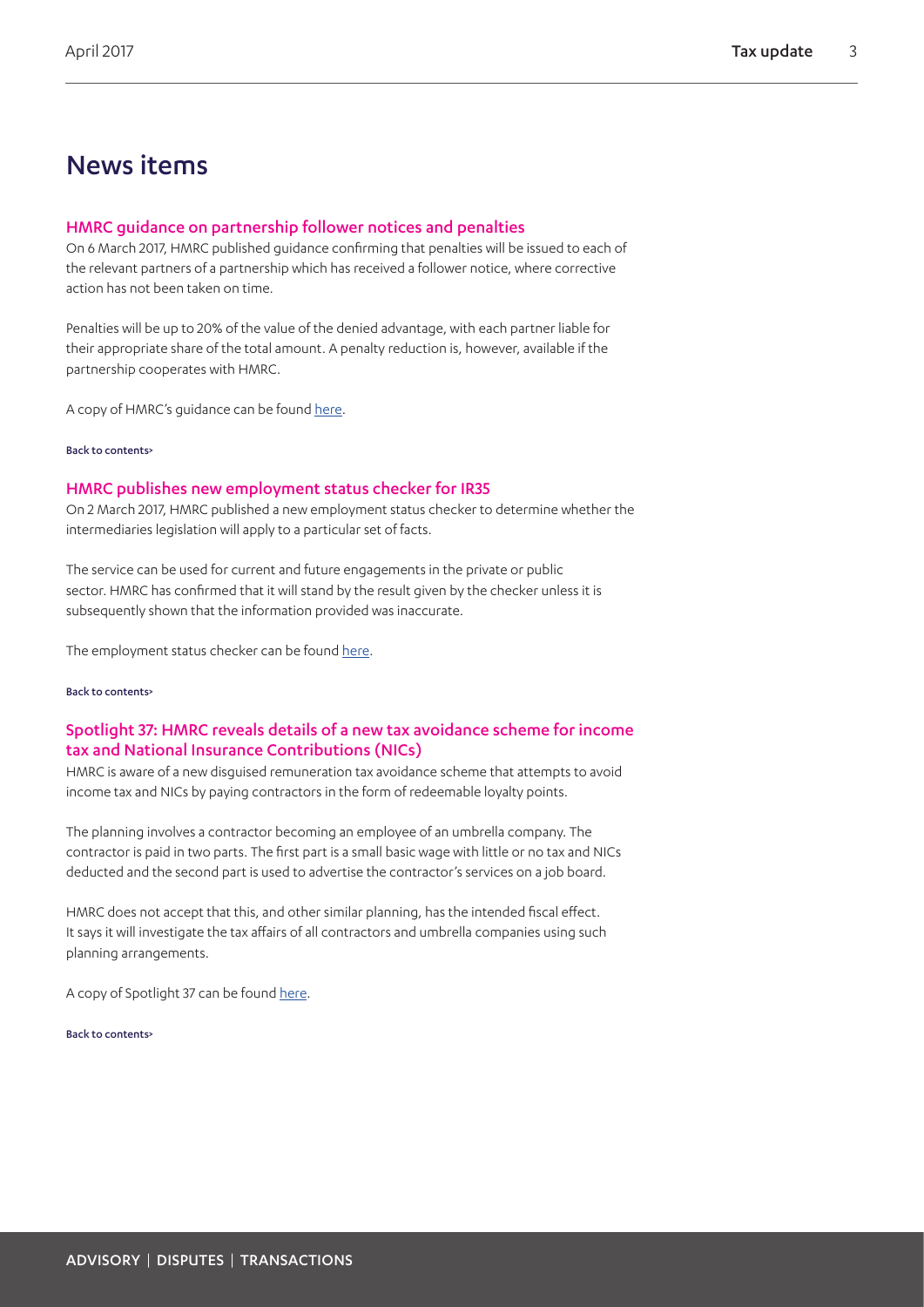### Case reports

#### <span id="page-3-0"></span>*Reeves*: Tribunal concludes that capital gains tax legislation is compliant with Human Rights and EU law

In William Reeves v HMRC<sup>[1](#page-3-1)</sup>, the First-tier Tribunal (FTT) has held that section 167, Taxation of Chargeable Gains Act 1992 (TCGA), is compliant with the European Convention on Human Rights (ECHR) and EU law.

#### Background

William Reeves (the Appellant) a non-UK resident taxpayer, appealed against HMRC's disallowance of his claim for holdover relief from capital gains tax under section 165, TCGA.

The Appellant had disposed of his interest in a UK-based business by transferring it by way of gift to a newly-formed UK incorporated company (NewCo) of which he was the sole shareholder and director. HMRC disallowed the Appellant's claim for holdover relief on the basis that it was precluded by section 167, TCGA (which covered gifts to foreign-controlled companies) because the Appellant's wife was a non-UK resident and as an "associate" of his could be deemed to "control" NewCo.

It was agreed that HMRC's decision was correct on a literal interpretation of section 167(2), because although NewCo was controlled by the Appellant, section 416(6), Income and Corporation Taxes Act 1988 (ICTA)<sup>[2](#page-3-2)</sup>, attributed control of NewCo to his non-resident wife and children.

The Appellant argued that:

- 1. the purpose of section 167 was to deny holdover relief for a gift that would take a business asset indirectly outside the charge to capital gains tax because, although the company to which the gift was made was resident in the UK, it was controlled by a non-UK resident person who could dispose of the asset free from capital gains tax. Section 288, TCGA, provided that "control" was to be construed in accordance with section 416, ICTA "unless the context otherwise required", and the context of the case did "otherwise require". Therefore, section 416 should be construed omitting subsection (6), which concerned fictional "control" of a company, and was in contrast to section 167, which concerned "real" control
- 2. the effect of section 416(6) on section 167(2) had been overlooked by Parliament, so that, even if the context did not otherwise require "control" in section 167(2) to be construed omitting section 416(6), its inclusion was a clear drafting error that should be corrected
- 3. by precluding holdover relief, section 167(2) breached the Appellant's rights under ECHR, Protocol 1, Article 1 (Article 1) and Article 14. However wide the margin of appreciation, it would be just as irrational to deny him holdover relief by treating his wife as having control of NewCo as it would be to deny relief by treating his children as having control. He had been denied holdover relief because he had non-UK resident relatives, whereas if he did not have a wife or children, or did not have a non-UK resident wife or children, he would be entitled to relief. Such discrimination could not be justified
- 4. section 167(2) restricted the free movement of capital contrary to the Treaty on the Functioning of the European Union (TFEU), Article 63, because it discriminated against non-UK resident transferors who were more likely to have non-UK resident relatives.
- <span id="page-3-1"></span>1. [2017] UKFTT 192 (TC).
- <span id="page-3-2"></span>2. Rewritten to Corporation Tax Act 2010, sections 451(1), (4)-(6) and 1069(3).

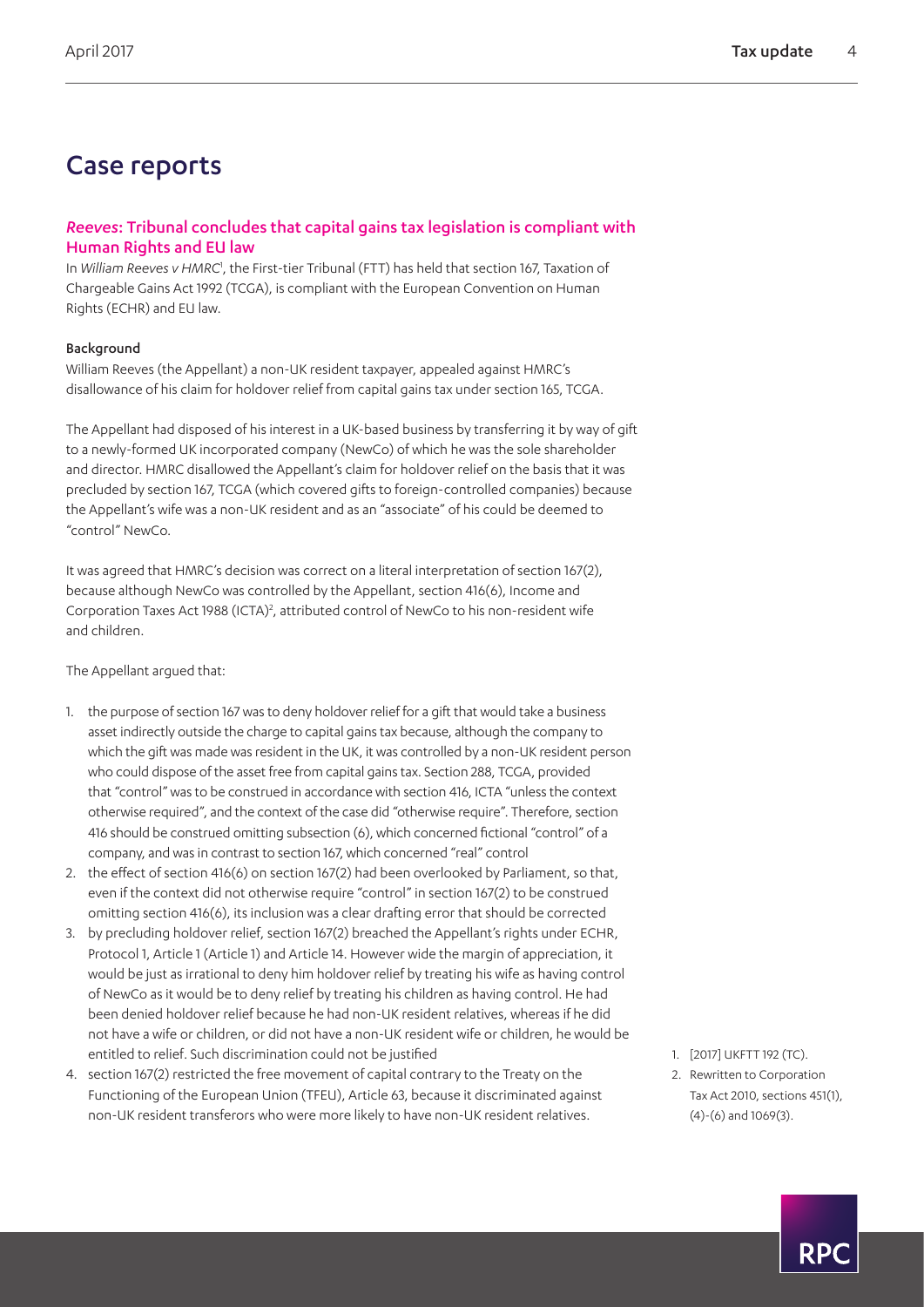#### FTT's decision

The FTT, in dismissing the appeal, held that:

- 1. given that anti-avoidance provisions sometimes have a greater scope than is strictly required with possible unforeseen and unwelcome consequences, it was not possible to conclude that Parliament necessarily intended control, for the purposes of section 167(2), to refer to "real" as opposed to "fictional" control. Accordingly, section 416(6) could not be disapplied with the result that holdover relief was precluded by section 167(2)
- 2. before a court could correct a statutory drafting error, it had to be sure of:
	- the intended purpose of the provision in question
	- the fact that, by inadvertence, Parliament had failed to give effect to that purpose in the provision, and
	- the substance of the provision that Parliament would have made. Although it was likely that Parliament had not considered the effect of importing the definition of "control" in section 416(6) into section 167, the FTT was not sure that was the case. Accordingly, it was not possible to correct the legislation in the way the Appellant sought
- 3. the FTT had some sympathy with the Appellant's argument that it was irrational to deny him relief because his wife and children were treated under section 167, by virtue of section 416(6), as having control of NewCo. However, given the high hurdle for those alleging infringement of Article 1, and the wide margin of appreciation accorded to the state, as the Appellant had had an effective means of challenging it, the FTT was unable to conclude that section 167 was devoid of reasonable foundation amounting to a breach of his rights. The FTT was of the view that the Appellant had not been treated differently to any other person with a non-UK resident wife and children and therefore had not been subject to any unlawful discrimination. The Appellant had not suffered any difference in treatment and had been taxed in the same way as a UK resident with a non-resident wife and children.

#### Comment

This was an unusual case in that it was HMRC who, on this occasion, relied on a literal interpretation of the legislation under consideration.

It would appear that when such an interpretation leads to the result desired by HMRC it is happy to urge the FTT to adopt such an interpretation but when a literal interpretation does not lead to the desired result, often in the context of perceived tax planning arrangements which HMRC does not approve of, it will urge the FTT and courts to adopt a purposive interpretation of the relevant statutory provisions. Some consistency from HMRC in this regard would be welcome.

A copy of the decision can be found [here.](http://www.bailii.org/uk/cases/UKFTT/TC/2017/TC05680.html)

#### [Back to contents>](#page-0-0)

#### <span id="page-4-0"></span>*Smith and Nephew*: Tribunal allows loan relationship debits for foreign exchange losses incurred on change in functional currency

In *Smith and Nephew Overseas Limited and others v HMRC*[3](#page-4-1) , the FTT allowed appeals against HMRC's disallowance of foreign exchange losses incurred as a result of a change in functional currency following a company reorganisation.

#### Background

Smith and Nephew Group is a multinational group engaged in the development, manufacture and marketing of medical devices. The first and second appellants, Smith and Nephew Overseas Limited (SN Overseas) and TP Limited (TP), respectively, are UK incorporated companies which 3. [2017] UKFTT 151.

<span id="page-4-1"></span>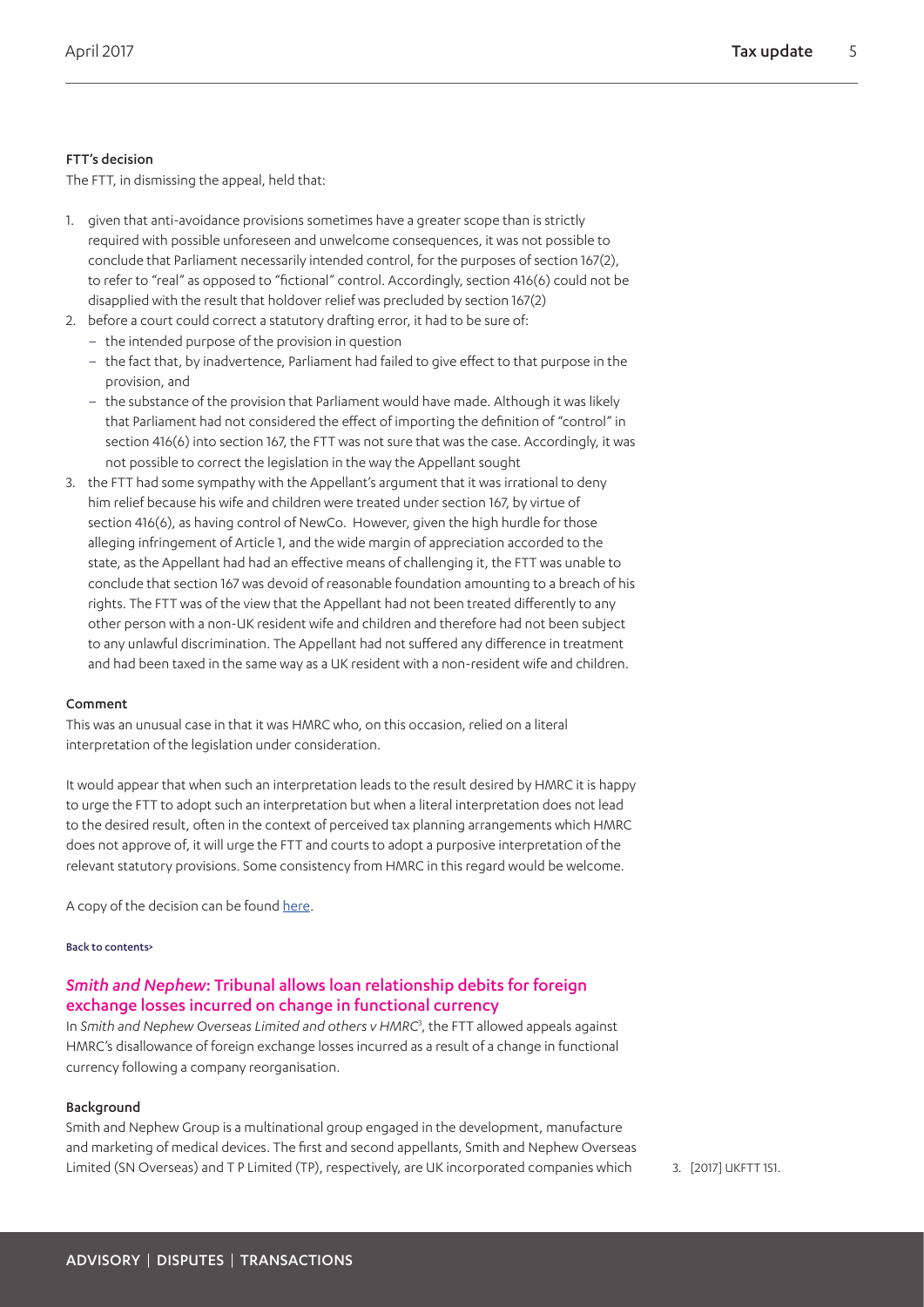were at all material times resident in the UK. The third appellant, Nephew Finance Holdings Limited (SN Finance), was incorporated in the Cayman Islands but resident in the UK for the purposes of corporation tax.

Following a change in their functional currency from sterling to US dollars, as the result of a company reorganisation, SN Overseas, TP and SN Finance, claimed foreign exchange losses of £445,868,096, £138,188,096 and £90,652,234, respectively. The appellants claimed that their exchange losses, which were included within the statement of total recognised gains and losses in each of their respective accounts, arose as a result of the fall in value of the pound against the US dollar.

HMRC did not accept that the exchange differences shown in the appellants' accounts represented losses, or that the correct accounting treatment had been applied by the appellants, and issued closure notices pursuant to paragraph 34(2), Schedule 18, Finance Act 1998, disallowing the losses claimed by the appellants.

The appellants appealed to the FTT.

#### FTT's decision

There were three issues before the FTT.

#### Were the appellants' accounts compliant with GAAP?

The first issue for the FTT to determine was whether the appellants' accounts complied with the UK generally accepted accounting practice (GAAP) for the purposes of section 85A, Finance Act 1996<sup>[4](#page-5-0)</sup>. Both the appellants and HMRC relied on expert evidence. In essence, the difference between the experts was in relation to the approach adopted by the appellants for accounting for a change in their functional currency. The appellants' expert considered that the appellants had been correct to adopt the foreign operation method whereas HMRC's expert was of the view that only the single rate method was appropriate. The FTT preferred the expert evidence relied upon by the appellants and concluded that the appellants' accounts were GAAP compliant.

#### Were the exchange differences "exchange losses" within section 103, Finance Act 1996<sup>5</sup>?

The FTT noted that "an exchange loss is the comparison at different times of the expression in one currency of the valuation put by the company in another currency in relation to an asset". The FTT therefore agreed with the appellants that this was an arithmetic exercise and that the legislation does not require any exposure to exchange rates between two dates, just a comparison at different times first in one currency and then in another. The FTT concluded that because there was a fall in the value of the assets (the intercompany receivables), it followed that the exchange differences were exchange losses within section 103, Finance Act 1996.

#### Did the exchange differences "fairly represent" a loss arising to the appellants as defined by section 84(1) Finance Act 199[6](#page-5-2)<sup>6</sup>?

The FTT rejected HMRC's argument that "fairly represents" required an overarching 'sanity check' to prevent an arithmetic difference from giving rise to a loss. The "fairly represents" rule did not override the appellants' accounts and the FTT concluded that the exchange differences did "fairly represent" losses.

The FTT allowed the appellants' appeals.

- <span id="page-5-0"></span>4. Rewritten to Corporation Tax Act 2009.
- <span id="page-5-1"></span>5. Rewritten to Corporation Tax Act 2009.
- <span id="page-5-2"></span>6. Rewritten to Corporation Tax Act 2009.

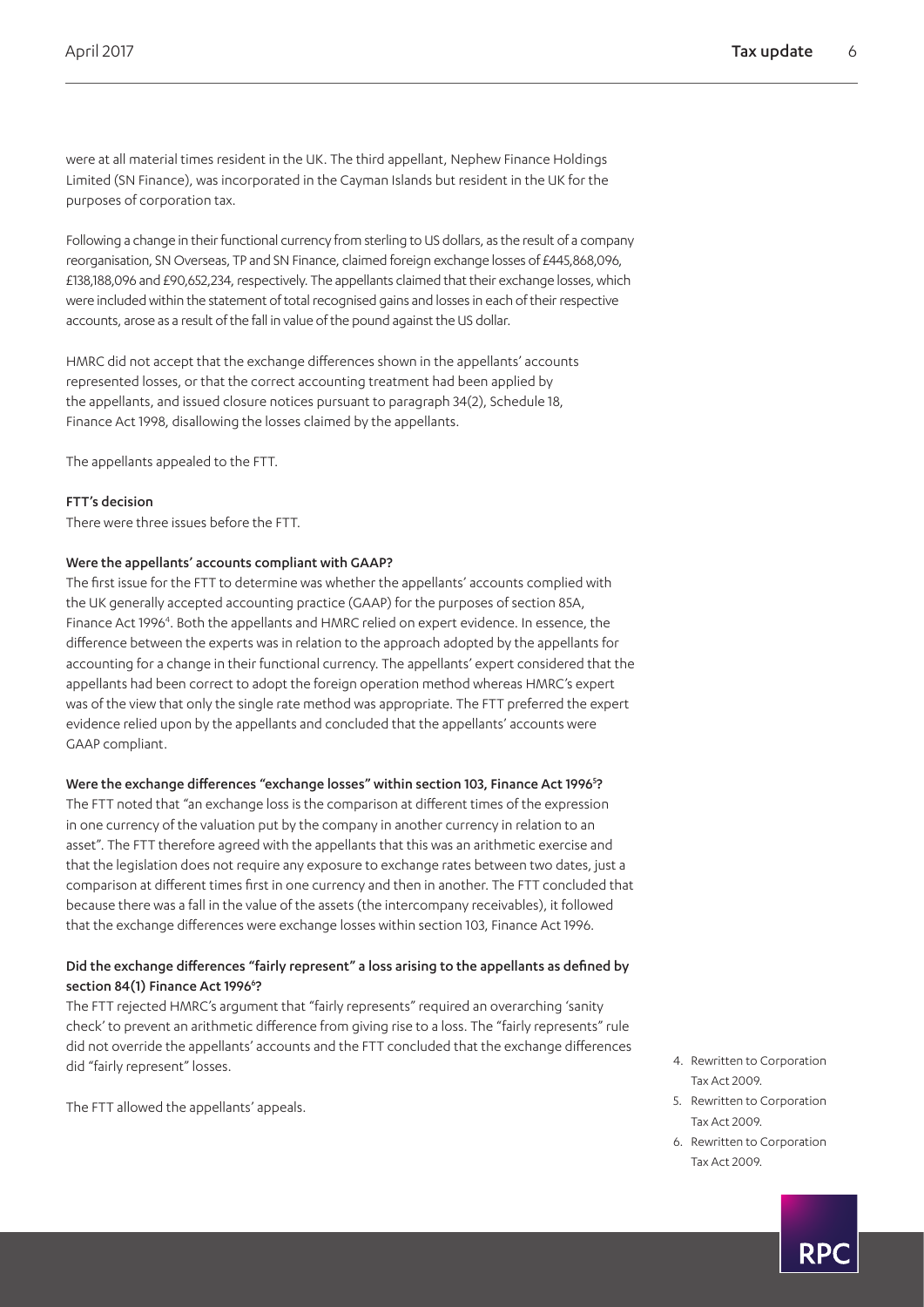#### Comment

As debits are now calculated with regard to profit and loss entries and the "fairly represents" rule has been abolished, this decision is largely of historic interest. However, it does provide helpful guidance on the meaning of "fairly represents" for cases which are still working their way through the appeal process and have yet to be determined. The decision also suggests that the FTT will, in general, be slow to upset GAAP compliant accounts.

A copy of the decision can be found [here.](https://www.pumptax.com/wp-content/uploads/2017/02/Decision-TC2014.02775-Smith-Nephew-Overseas-Ltd-and-Others-08.02.1....pdf)

#### [Back to contents>](#page-0-0)

#### <span id="page-6-0"></span>*Ridgecrest*: Tribunal allows appeal against Regulation 80 determinations

In *Ridgecrest Cleaning Services Pendergate Ltd v HMRC*[7](#page-6-1) , the FTT allowed an appeal against determinations of underpaid tax made under Regulation 80 of the Income Tax (PAYE) Regulations 2003 (the PAYE Regulations), as HMRC had not obtained the necessary statutory consent from the taxpayer to notify it of changes to employee PAYE codes electronically.

#### Background

Ridgecrest Cleaning Services Pendergate Ltd (the Appellant) is a cleaning services company which employs several hundred cleaners whose earnings are subject to PAYE.

HMRC sent tax code notifications to the Appellant electronically, in that the employee PAYE codes were accessible to the Appellant electronically via HMRC's PAYE online website. The Appellant overlooked the online notification and applied the old PAYE codes.

HMRC claimed that the Appellant had deducted insufficient tax in respect of two of its employees and issued determinations to the Appellant, pursuant to Regulation 80 of the PAYE Regulations, seeking recovery of the underpaid tax (the Regulation 80 determinations).

The Appellant did not dispute the calculation of the amounts claimed by HMRC but argued that it had taken reasonable care to comply with the PAYE Regulations and that any failure to deduct the correct amount of tax was due to an error made in good faith.

The Appellant also argued that the Regulation 80 determinations were invalid because although the employee PAYE codes were accessible to the Appellant electronically through the PAYE website, it had not given the required statutory consent for the codes to be sent through that medium. The Appellant had not received paper notification of the PAYE codes and argued that it was unaware that it should have checked its online PAYE account. The Appellant argued that HMRC should recover the tax due from the employees by making a direction under Regulation 72(5) of the PAYE Regulations.

HMRC contended that the medium by which the PAYE codes were sent was irrelevant and that in any case the required consent had been given by the Appellant when it signed up to PAYE online in 2004.

With regard to Regulation 72(5), HMRC argued that a Regulation 72(5) direction could not be made once a Regulation 80 determination had been made as Regulation 80(3), which provides that a direction under Regulation 72(5) does not apply to tax determined under Regulation 80, prevented it from doing so. The same state of the state of the state of the state of the state of the state of the state of the state of the state of the state of the state of the state of the state of the state of the sta

<span id="page-6-1"></span>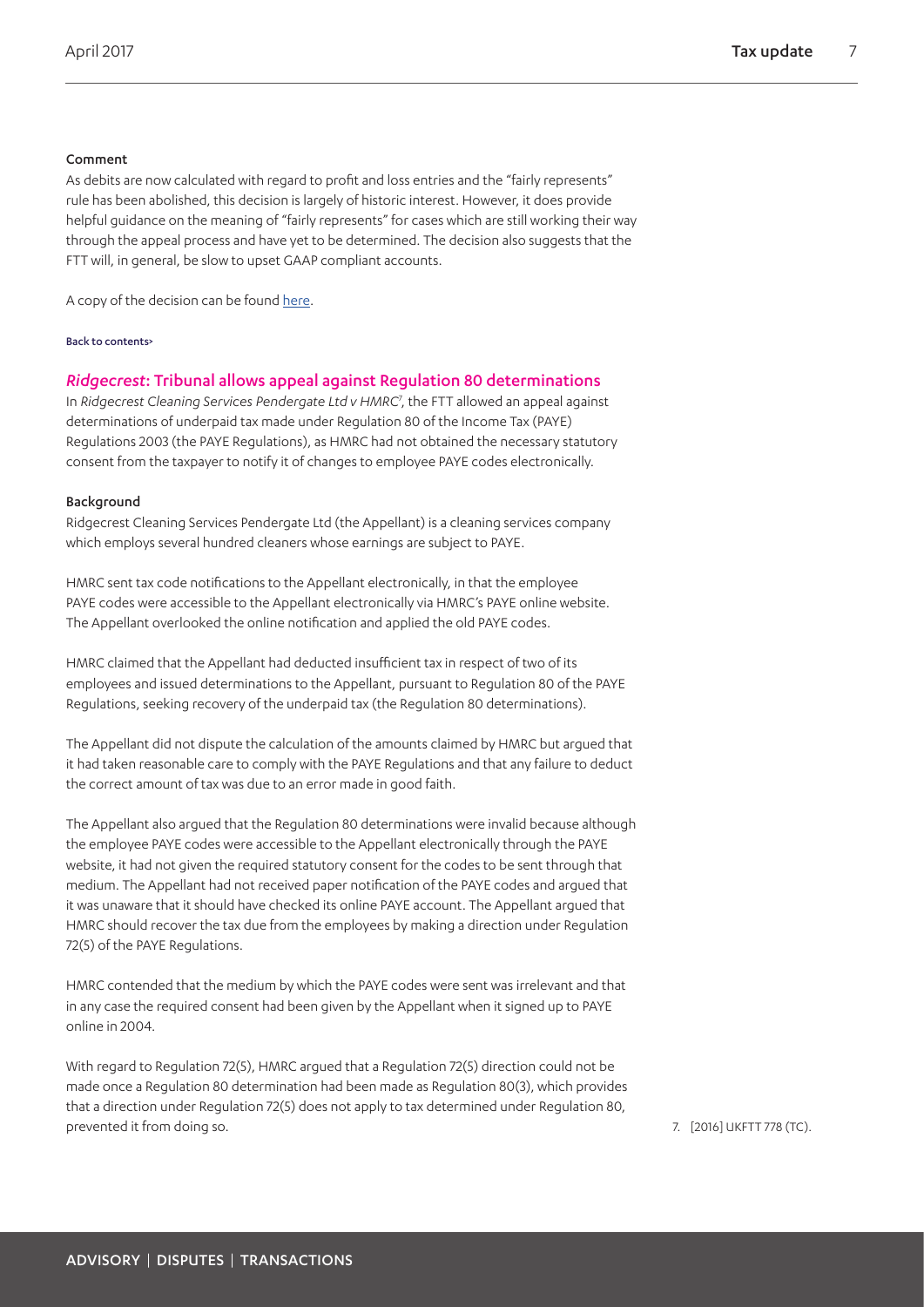#### FTT's decision

The Appellant's appeal was allowed.

In relation to the interaction between Regulation 80 and Regulation 72(5), the FTT concluded that once a Regulation 80 determination has been made by HMRC, although in principle it is possible for a Regulation 72(5) direction to be made, Regulation 80(3) prevents any Regulation 72(5) direction from having effect in relation to an amount of tax payable which is already the subject of a Regulation 80 determination. In the view of the FTT, once HMRC has issued a Regulation 80 determination, Regulation 80(3) prevents a Regulation 72(5) direction having effect in relation to tax covered by the Regulation 80 determination.

The FTT said that its jurisdiction with regard to appeals made against a Regulation 80 determination did not extend to matters concerning reasonable care and errors made in "good faith". Such matters could only be considered in an appeal against a Regulation 72(5) direction and as HMRC had chosen not to issue such a direction, it could not consider whether the Appellant had exercised reasonable care and acted in good faith.

With regard to the Appellant's contention that it had not given the necessary consent to receive changes to PAYE codes electronically, under Regulation 213(4) of the PAYE Regulations, HMRC may only deliver information by electronic communications if the employer has consented to delivery of information in that way. The FTT rejected HMRC's argument that registration for PAYE online signified consent for the purposes of Regulation 213(4). The FTT said that the online registration process did not inform the Appellant in sufficiently clear terms that it could be taken to have agreed to receive PAYE notices by internet only. Given the fact that paper notifications were normally sent and that it was therefore possible that the online PAYE facility was seen as something that could be used at the Appellant's option, the FTT was not persuaded that the Appellant had given the requisite consent to receive PAYE notifications electronically.

#### Comment

With regard to the Appellant's argument that HMRC's refusal to withdraw the Regulation 80 determinations and issue a Regulation 72(5) direction had deprived it of the opportunity to raise matters relating to the reasonable care it had taken to comply with its PAYE obligations and that any errors made had been made in good faith, the FTT was of the view that the exercise of such powers by HMRC was a matter outside its jurisdiction which fell within the remit of judicial review.

Although the taxpayer in this case secured the outcome it desired, a taxpayer who wishes to challenge the manner in which HMRC has exercised its powers should give careful consideration to the correct forum for such a challenge.

A copy of the decision can be found [here.](http://financeandtax.decisions.tribunals.gov.uk/judgmentfiles/j9385/TC05505.pdf)

[Back to contents>](#page-0-0)